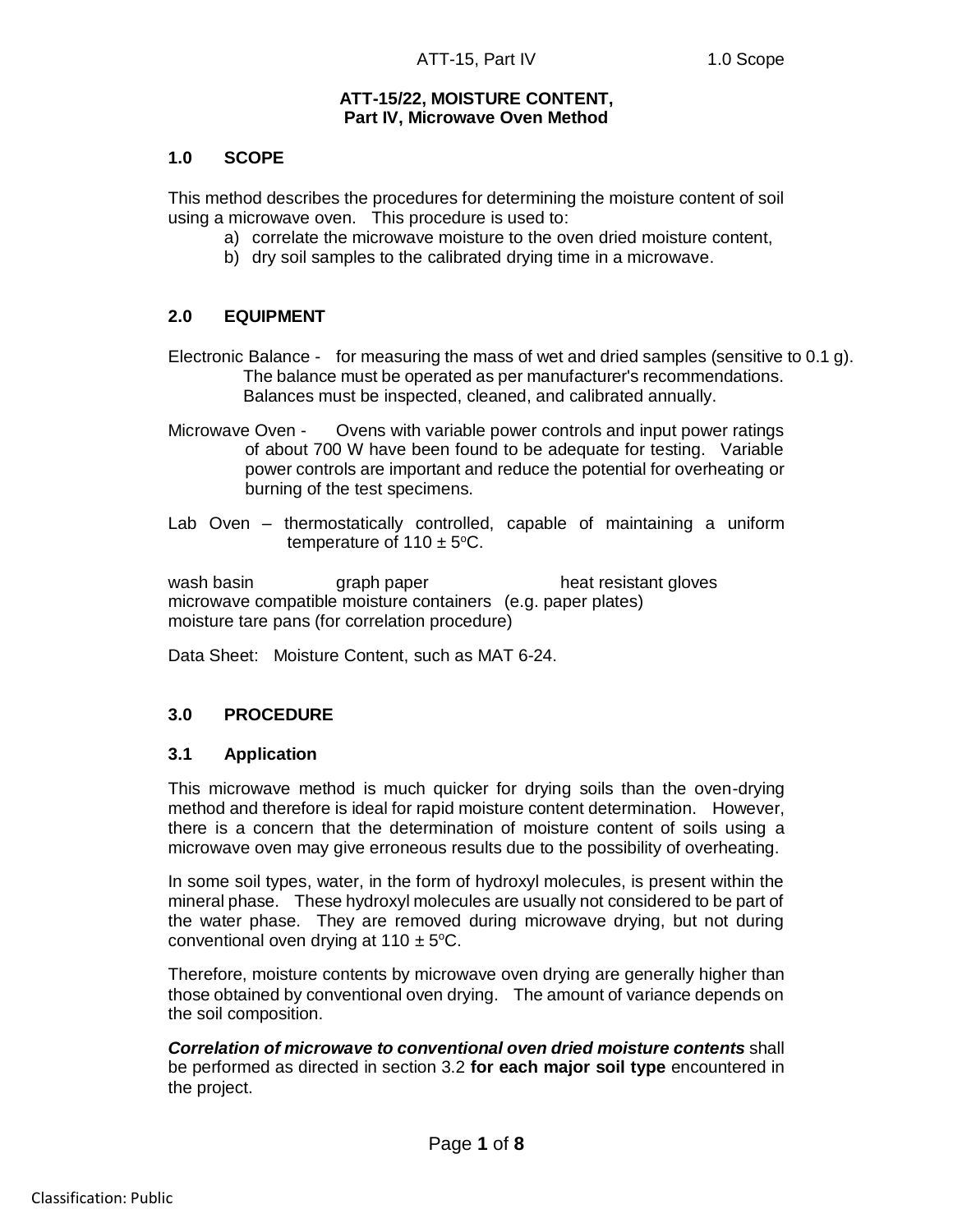## **3.2 Correlation to Oven Dried Moisture Content**

Use this procedure to correct microwave oven moisture contents obtained in Standard Moisture-Density Relation Tests and In-place Density Tests.

## **Use only corrected moisture contents for the acceptance or rejection of Contractor's work. Report only corrected moisture contents.**

Correlation of microwave to conventional oven dried moisture contents may not be necessary when there is a need for a quick estimate of the moisture content of a sample. However, the results of this test cannot be used for the acceptance or rejection of the Contractor's work and must not be reported.

# **3.2.1 Drying Time**

## *The time required to dry each significant soil type on the project must be established.*

For each soil type, e.g. sands, silts, clays, determine the time that the microwave dried samples take to arrive at the moisture content obtained on the conventional oven dried samples. The time required to get corresponding results is the time of drying. The factors that affect the drying time in the microwave oven are:

- 1. Soil type.
- 2. Power level of the microwave.
- 3. Moisture content of the sample.
- 4. Number of samples in the oven.
- 5. Size of the sample.

When determining the drying time, reduce variables as follows:

- a) *dry only one sample at a time in the microwave*,
- b) *use the same power level at all times*, preferably maximum power, and
- c) *keep sample sizes approximately the same*.

The drying time will remain fairly constant throughout the soil type and moisture content range. However, drying time should be established and checked for each significant soil type and moisture content range encountered on the project. Once a drying time is established, this drying time can be used on subsequent field density tests for the same soil type.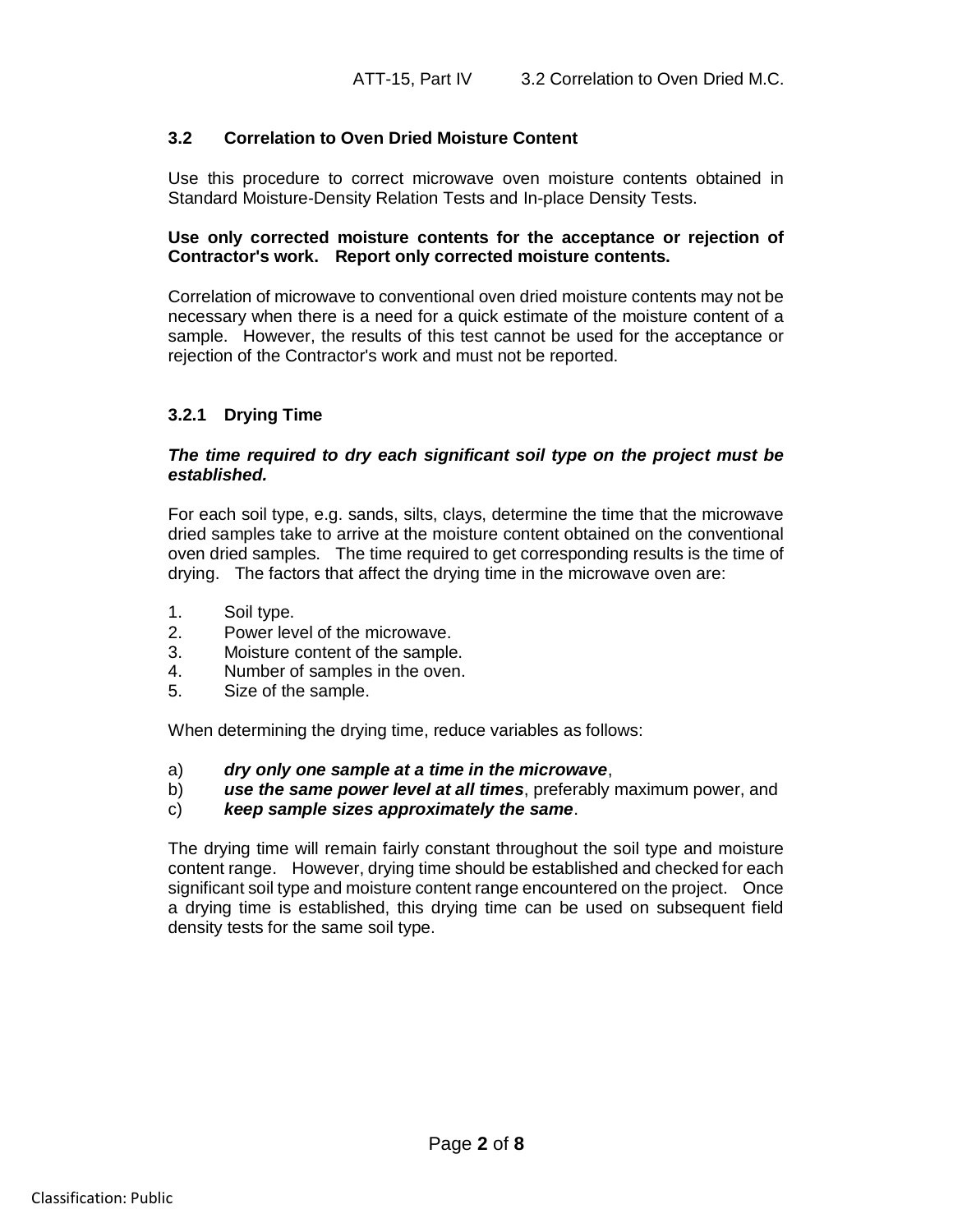## **3.2.2 Sample Preparation**

- 1. Obtain a sample of at least 1 kg of representative soil of the type and moisture content in which the drying time is to be established.
- 2. Empty the soil into a wash basin.
- 3. Perform a conventional oven moisture content on the soil as directed in Section 3.2.3 and a microwave moisture content as directed in Section 3.2.4.

## **3.2.3 Moisture Content by Conventional Oven**

- 1. Complete the "Heading" and "Sample Identification" portions of the data sheet. A typical example of a completed form is shown in Figure 1.
- 2. Label a drying pan and record as "Container Number".
- 3. Weigh the pan and record as "Tare of Container" on line "C".
- 4. Place in the drying pan a minimum of 250 grams of soil obtained randomly throughout the wash basin.
- 5. Break up the soil into pieces smaller than 15 mm in diameter as the drying pan is being filled. Spread the sample evenly over the bottom of the pan.
- 6. Weight the pan and its contents immediately and record as "Wt. of Wet Sample + Tare on line "A".
- 7. Place the sample in the conventional oven set at  $110 \pm 5^{\circ}$ C.
- 8. Dry the sample to constant weight. Record as "Wt. of Dry Sample + Tare" on line "B".
- 9. Calculate the "Weight of Water" removed on line "D" as follows: Line  $A -$ Line  $B =$ Line  $D$

#### *Wt. of Water (g) = Wt. of Wet Sample and Tare - Wt. of Dry Sample and Tare*

10. Determine the "Wt. of Dry Sample" on line "E" as follows: Line  $E =$  Line  $B -$  Line  $C$ 

#### *Wt. of Dry Soil (g) = Wt. of Dry Sample and Tare - Wt. of Tare*

11. Calculate the Moisture Content in percent (Line "E") of the sample using the formula:

> *Moisture Content (%) = Wt. of Water x 100% Wt. of Dry Sample*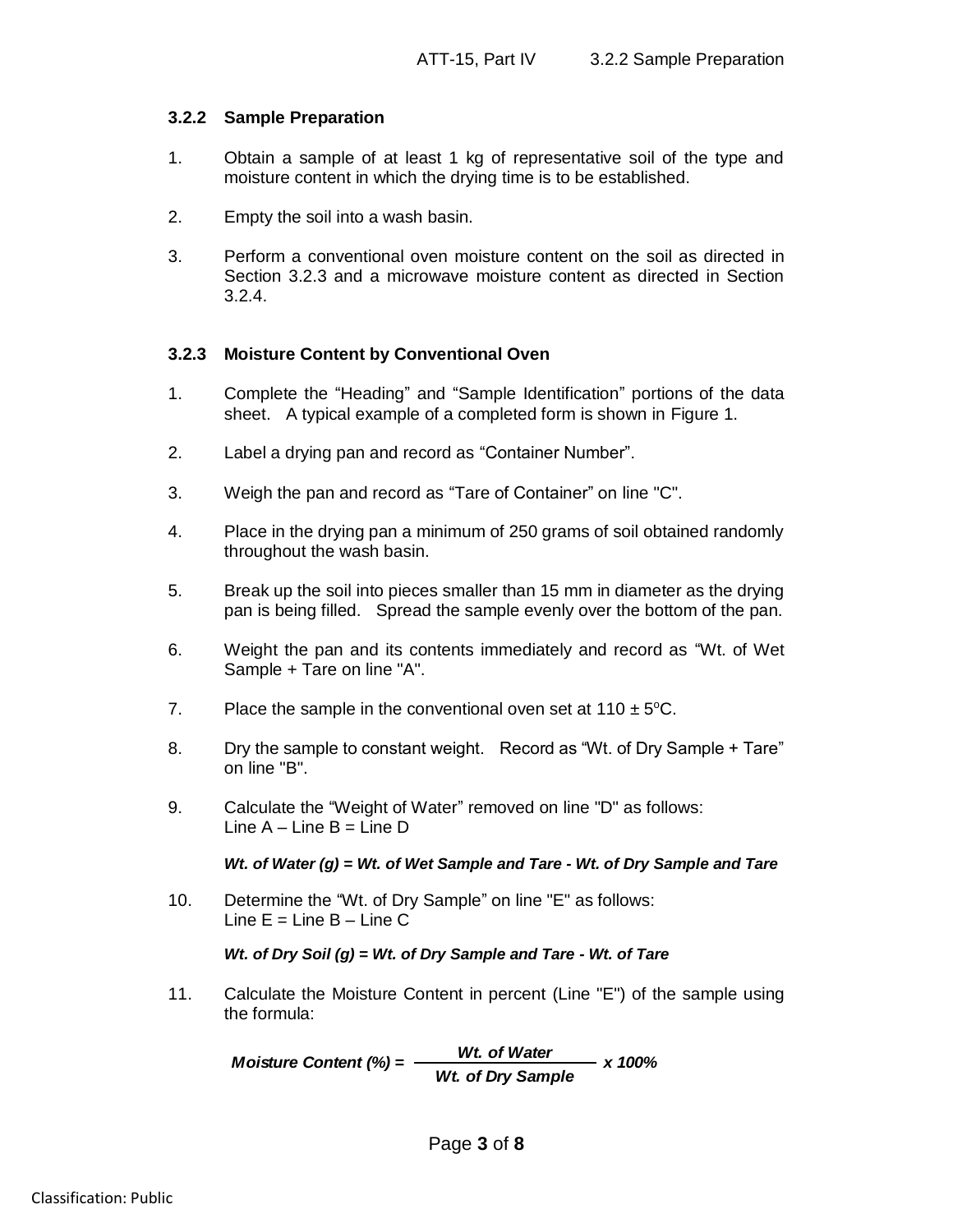| Albertan       |  |
|----------------|--|
| Transportation |  |

# **MOISTURE CONTENT**

Contractor : DATE : TECH : **MAT 6-24/22 ATT-15 MOISTURE CONTENT, Part I, Oven Method** TECH: J. Jones PROJECT: Hwy 36:04 Contractor: ABC Const. CONTRACT NO.: 12345 DATE: 18-Aug-2021

| <b>SAMPLE IDENTIFICATION</b>   |                 |  |  |  |  |  |  |
|--------------------------------|-----------------|--|--|--|--|--|--|
| DATE                           | 18-Aug-2021     |  |  |  |  |  |  |
| SOIL TYPE                      | $ CH, dk$ brown |  |  |  |  |  |  |
| <b>TEST NUMBER</b>             |                 |  |  |  |  |  |  |
| SAMPLE SOURCE                  | Windrow         |  |  |  |  |  |  |
| <b>STATION</b>                 | $9 + 183$       |  |  |  |  |  |  |
| <b>LOCATION</b>                | $2.0m$ Rt       |  |  |  |  |  |  |
| DEPTH BELOW GRADE OR LIFT<br>m |                 |  |  |  |  |  |  |

|           | <b>MOISTURE CONTENT</b>                                                                                  |  |                    |               |       |  |  |  |  |
|-----------|----------------------------------------------------------------------------------------------------------|--|--------------------|---------------|-------|--|--|--|--|
|           | <b>CONTAINER NUMBER</b>                                                                                  |  |                    | g             | X     |  |  |  |  |
| Α.        | WEIGHT OF WET SAMPLE + TARE                                                                              |  |                    | g             | 475.1 |  |  |  |  |
| <b>B.</b> | WEIGHT OF DRY SAMPLE + TARE                                                                              |  |                    | g             | 404.5 |  |  |  |  |
| C.        | <b>TARE OF CONTAINER</b>                                                                                 |  |                    | g             | 125.4 |  |  |  |  |
| D.        | <b>WEIGHT OF WATER</b>                                                                                   |  | $A - B$            | $\mathbf{g}$  | 70.6  |  |  |  |  |
| E.        | <b>WEIGHT OF DRY SAMPLE</b>                                                                              |  | $B - C$            | g             | 279.1 |  |  |  |  |
| E.        | <b>MOISTURE CONTENT</b>                                                                                  |  | $(D/E) \times 100$ | $\frac{9}{6}$ | 25.3  |  |  |  |  |
|           | Oven dried at 110 $\pm$ 0.5 $\mathrm{^{\circ} C}$<br><b>FINE GRAINED SOIL SAMPLES</b><br><b>REMARKS:</b> |  |                    |               |       |  |  |  |  |

FIGURE 1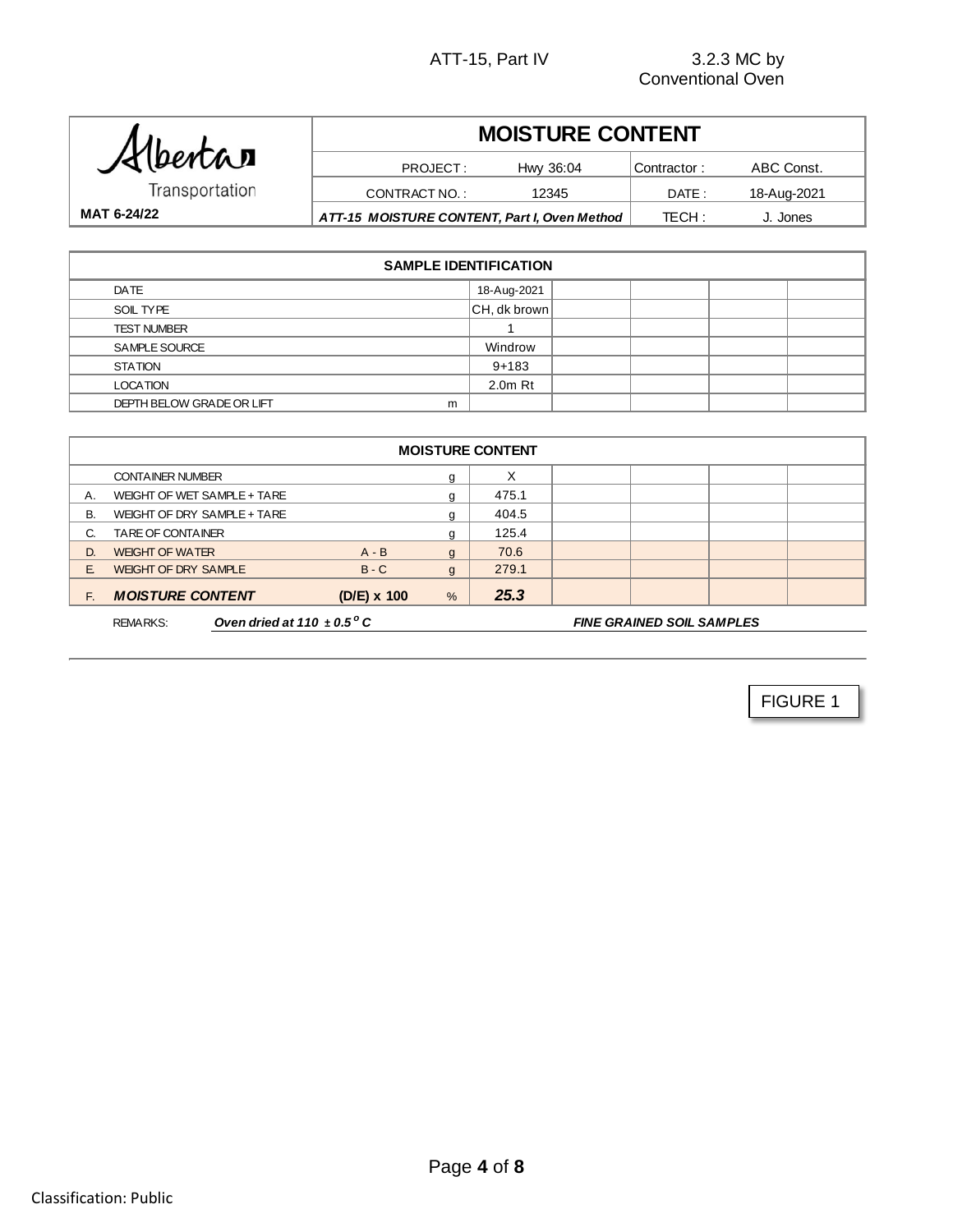## **3.2.4 Moisture Content by Microwave Oven**

**Do Not Operate** the microwave oven if it is damaged. It is particularly important that the oven door close properly and that there is no damage to the door (bent), hinges and latches (broken or loosened), or door seals and sealing surfaces.

Perform microwave moisture content tests as follows:

- 1. Set the microwave at the maximum power level.
- 2. Complete the "Heading" and "Sample Identification" portions of the data sheet. An example is illustrated in Figure 2.
- 3. Label a microwave container and record as Container Number. Disposable Paper plates work well as tare containers for the microwave.
- 4. Weigh the microwave container and record as "Tare" on line "C".
- 5. Place a randomly obtained  $250 \pm 5$  gram sample of soil from the wash basin into the microwave container.
- 6. While filling the container, break up the soil into pieces smaller than 15 mm in diameter.
- 7. Weigh the container and its contents immediately and record as "Wt. of Wet Sample + Tare" on line "A".
- 8. Place the sample in the microwave oven.

FIGURE 2

| Albertan       | <b>MOISTURE CONTENT</b>                         |             |             |  |  |  |  |  |
|----------------|-------------------------------------------------|-------------|-------------|--|--|--|--|--|
|                | Hwy 36:04<br>PROJECT:                           | Contractor: | ABC Const.  |  |  |  |  |  |
| Transportation | CONTRACT NO.:<br>12345                          | DATE:       | 18-Aug-2021 |  |  |  |  |  |
| MAT 6-24/22    | ATT-15 M OISTURE CONTENT, Part IV, Microwave MC | TECH:       | J. Jones    |  |  |  |  |  |
|                |                                                 |             |             |  |  |  |  |  |

| <b>SAMPLE IDENTIFICATION</b>              |                     |   |  |  |   |   |    |  |
|-------------------------------------------|---------------------|---|--|--|---|---|----|--|
| DATE                                      | 19-Aug-2021         |   |  |  |   |   |    |  |
| SOIL TYPE                                 | $ CH,$ dark brn $ $ |   |  |  |   |   |    |  |
| <b>TEST NUMBER</b>                        |                     |   |  |  |   |   |    |  |
| <b>SAMPLE SOURCE</b>                      | Windrow             |   |  |  |   |   |    |  |
| <b>STATION</b>                            | $9 + 183$           |   |  |  |   |   |    |  |
| <b>LOCATION</b>                           | $2.5m$ Rt           |   |  |  |   |   |    |  |
| <b>MICROWAVE OVEN DRYING TIME</b><br>min. | $\boldsymbol{a}$    | 5 |  |  | 8 | 9 | 10 |  |

|    | <b>WICKOWAYE OVEN DRING INC.</b> |               | ,,,,,,,        | -     | $\cdot$ | $\mathbf v$ |       | $\bm\omega$ | $\sim$ | 1 V   | ,,,   |
|----|----------------------------------|---------------|----------------|-------|---------|-------------|-------|-------------|--------|-------|-------|
|    |                                  |               |                |       |         |             |       |             |        |       |       |
|    | <b>MOISTURE CONTENT</b>          |               |                |       |         |             |       |             |        |       |       |
|    | <b>CONTAINER NUMBER</b>          |               | g              | A     | B       | C           | D     | E           |        | G     | H     |
| Α. | WEIGHT OF WET SAMPLE + TARE      |               | a              | 453.6 | 453.6   | 453.6       | 453.6 | 453.6       | 453.6  | 453.6 | 453.6 |
| В. | WEIGHT OF DRY SAMPLE + TARE      |               | q              | 399.0 | 392.5   | 388.7       | 386.8 | 386.0       | 385.2  | 384.8 | 384.4 |
|    | TARE OF CONTAINER                |               | a              | 127.1 | 127.1   | 127.1       | 127.1 | 127.1       | 127.1  | 127.1 | 127.1 |
| D. | <b>WEIGHT OF WATER</b>           | $A - B$       | q              | 54.6  | 61.1    | 64.9        | 66.8  | 67.6        | 68.4   | 68.8  | 69.2  |
| Е. | <b>WEIGHT OF DRY SAMPLE</b>      | $B - C$       | $\mathfrak{g}$ | 271.9 | 265.4   | 261.6       | 259.7 | 258.9       | 258.1  | 257.7 | 257.3 |
|    | <b>MOISTURE CONTENT</b>          | $(D/E)$ x 100 | %              | 20.1  | 23.0    | 24.8        | 25.7  | 26.1        | 26.5   | 26.7  | 26.9  |

REMARKS:

*Microwave Moisture Content results of soil tested at 1 min intervals from 4 to 11 minutes.*

*These numbers are used to determine the correlation between the Microwave & Conventional Oven Moisture Content.*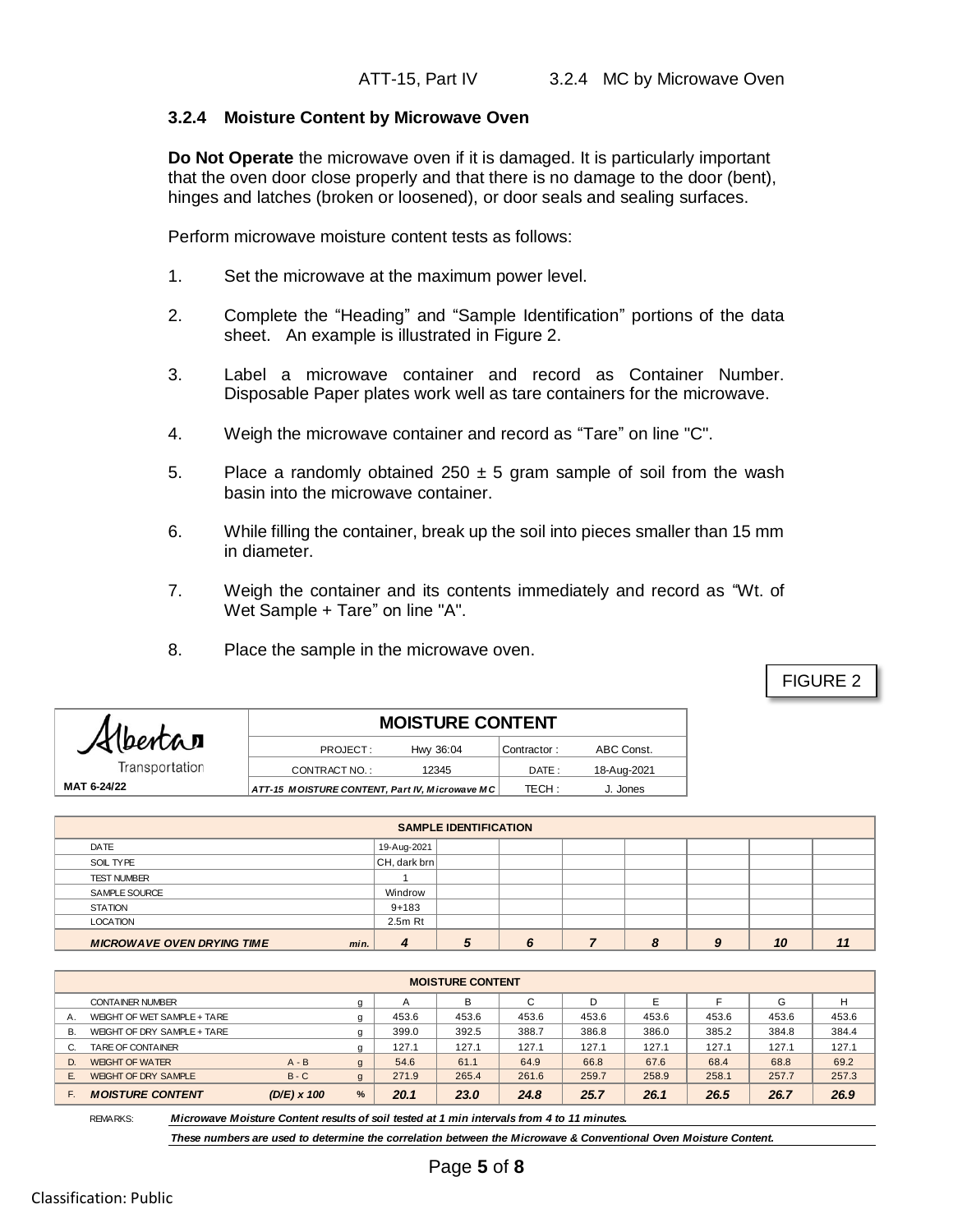- 9. Dry the sample for 4 minutes, then at intervals of one minute until a constant weight is obtained. After heating, allow the container to stand in the microwave oven for a short time before removing the container. Remove the sample from the microwave, place it on the balance, then weigh and record the weight. After each weighing, place the sample back in the microwave oven for the next 1 min. time interval.
- 10. Record as "Wt. of Dry Sample + Tare" on line "B", for each weight at the given time interval.
- 11. For each weighing period, determine the moisture content of the soil sample by repeating steps 9 to 11 of section 3.2.3.

## **3.2.5 Microwave Drying Time**

- 1. Plot on the graph paper the microwave moisture contents on the vertical ordinate versus the corresponding microwave drying times on the horizontal ordinate, as shown in Figure 3, using the data obtained during microwave drying.
- 2. Connect the points with smooth flowing curves.
- 3. Plot on the vertical ordinate, the **oven** moisture content.

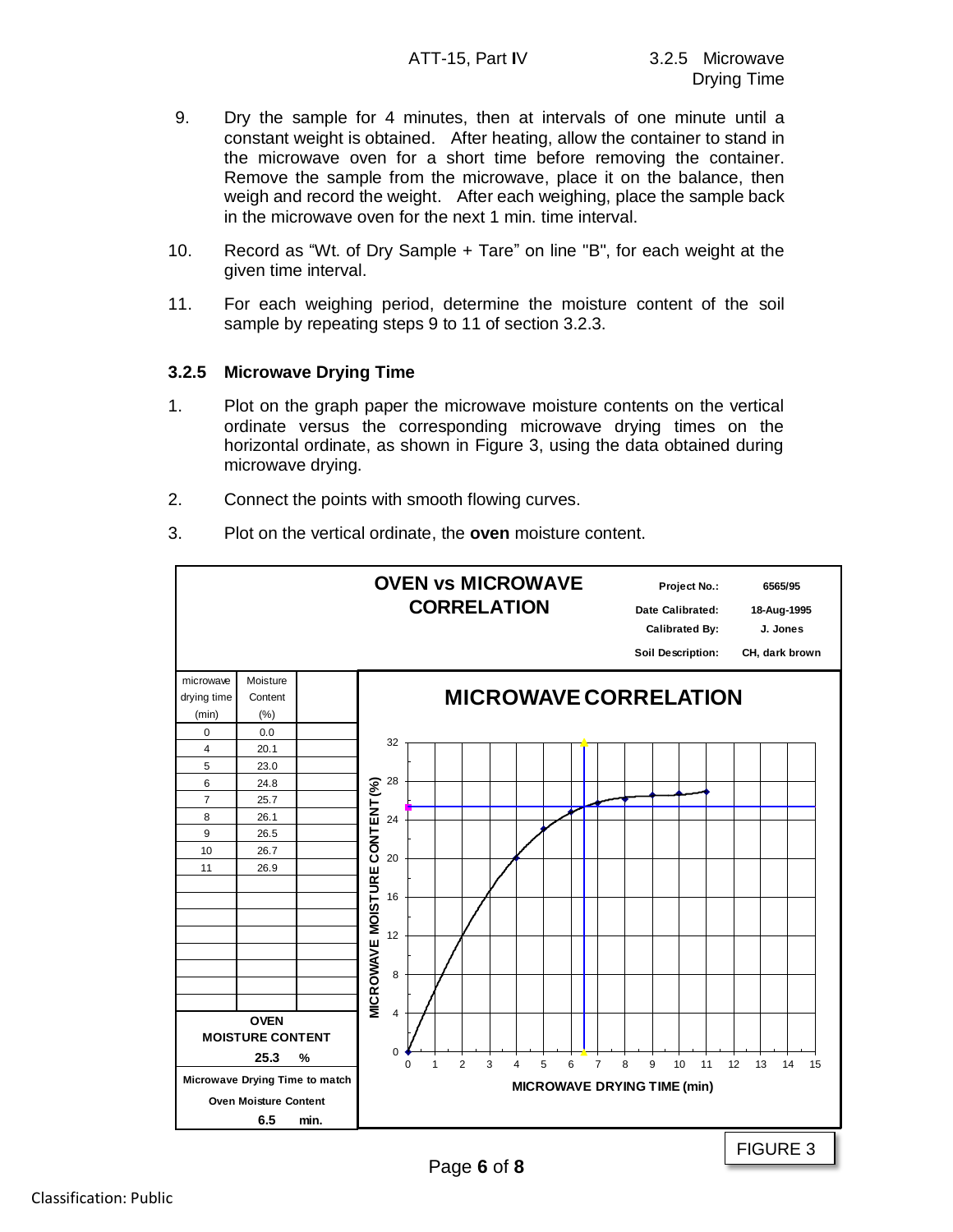- 4. Draw a horizontal line connecting the oven moisture content with the drawn microwave moisture content curve.
- 5. Where the two intercept, draw a vertical line to the bottom of the graph.
- 6. The microwave drying time is the time picked off the graph where the vertical line intercepts the horizontal scale. This is the time required for that particular soil type to approximate the oven dry moisture content.

#### *This time period must be used to dry all samples of that soil type when determining the moisture content of the soil using the microwave method.*

## **NOTE:** *This time period is valid only when drying a single sample.*

#### **3.3 Microwave Moisture Content**

- 1. Ensure the microwave is at the maximum power level, or at the same level as the correlation has been done at.
- 2. Obtain a representative 1 kg sample of soil and empty the contents into a wash basin.
- 3. Complete the "Heading" and "Sample Identification" portions of the data sheet. An example is shown in Figure 4.
- 4. Label a microwave container and record as "Container Number".
- 5. Weigh the microwave container and record as "Tare of Container on line "C".

|                | <b>MOISTURE CONTENT</b>                        |           |             |             |  |  |  |  |
|----------------|------------------------------------------------|-----------|-------------|-------------|--|--|--|--|
| Albertan       | PROJECT:                                       | Hwy 36:04 | Contractor: | ABC Const.  |  |  |  |  |
| Transportation | CONTRACT NO.:                                  | 12345     | DATE:       | 18-Aug-2021 |  |  |  |  |
| MAT 6-24/22    | ATT-15 MOISTURE CONTENT, Part IV, Microwave MC |           | TECH:       | J. Jones    |  |  |  |  |
|                |                                                |           |             |             |  |  |  |  |

| <b>SAMPLE IDENTIFICATION</b> |   |                      |  |  |  |  |  |
|------------------------------|---|----------------------|--|--|--|--|--|
| DATE                         |   | 19-Aug-2021          |  |  |  |  |  |
| SOIL TYPE                    |   | $ $ CH, dark brn $ $ |  |  |  |  |  |
| <b>TEST NUMBER</b>           |   |                      |  |  |  |  |  |
| SAMPLE SOURCE                |   | Windrow              |  |  |  |  |  |
| <b>STATION</b>               |   | $9 + 183$            |  |  |  |  |  |
| <b>LOCATION</b>              |   | $2.5m$ Rt            |  |  |  |  |  |
| DEPTH BELOW GRADE OR LIFT    | m |                      |  |  |  |  |  |

|    | <b>MOISTURE CONTENT</b>     |               |                |                |  |  |  |  |
|----|-----------------------------|---------------|----------------|----------------|--|--|--|--|
|    | <b>CONTAINER NUMBER</b>     |               | g              | $\overline{A}$ |  |  |  |  |
| А. | WEIGHT OF WET SAMPLE + TARE |               | g              | 310.7          |  |  |  |  |
| В. | WEIGHT OF DRY SAMPLE + TARE |               | g              | 270.2          |  |  |  |  |
| C. | TARE OF CONTAINER           |               | g              | 28.9           |  |  |  |  |
| D. | <b>WEIGHT OF WATER</b>      | $A - B$       | g              | 40.5           |  |  |  |  |
| Е. | <b>WEIGHT OF DRY SAMPLE</b> | $B - C$       | $\mathfrak{g}$ | 241.3          |  |  |  |  |
| F. | <b>MOISTURE CONTENT</b>     | $(D/E)$ x 100 | %              | 16.8           |  |  |  |  |

*M icrowave oven dried for 6.5 minutes, as per the M icrowave Correlation test for this soil type* REMARKS:

FIGURE 4